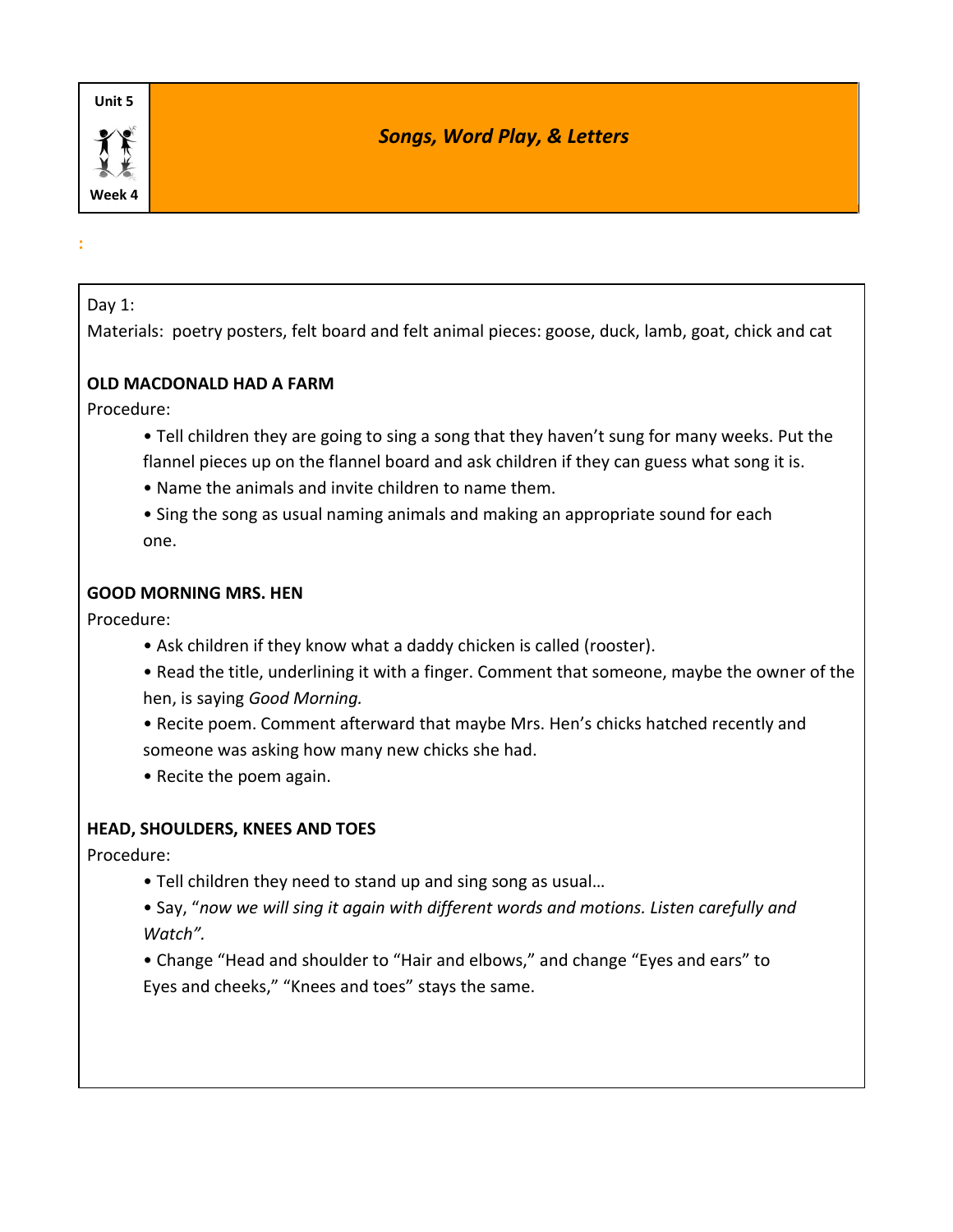## **NIGHT JOB**

- Show the cover of the book and tell children this is a new book about a boy whose father works at night
- Read the title and point to and sound out N in Night, J in Job. Read the name of the author and the illustrator. Read the book, keeping the natural flow.
- Go back through the book to talk about the story.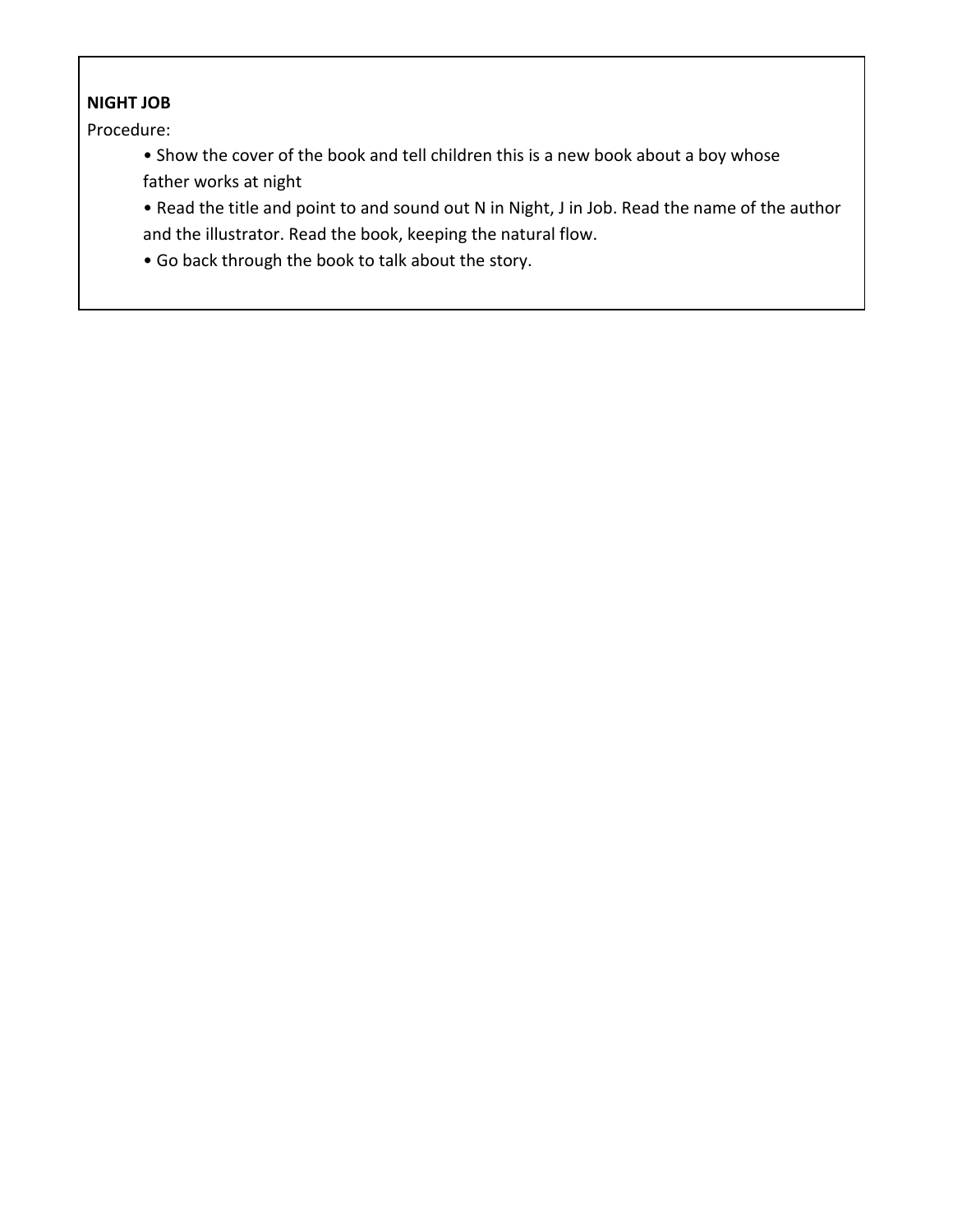Day 2:

Materials: poetry posters, book: *Night Job*, flannel board and pieces for "Barnyard" song

### **OPEN SHUT THEM**

Procedure:

- Hold both hands up and them open and close them. Ask children if they can guess what song will be first today.
- Sing the song as usual and then sing very slowly and then very fast.

## **I'M A LITTLE TEAPOT**

Procedure:

- Sing the song as usual.
- Add this verse: Add a bit of sugar to make it sweet. Stir it in. Then drink the tasty treat. Add motions for the new verse (spooning sugar into a cup, stirring, then pretending to hold a cup to your mouth to drink.)

## **MY SHADOW**

Procedure:

- Explain that the poem is about their shadow. Review some characteristics of shadows, using what children know from recent story books and other unit activities.
- Recite or read the poem.

### **BARNYARD**

- Show the children the card with fiddle ee fee written on it. Say, "This is what the cat says, repeatedly, in the song that we will sing next." Point out F, d, and l in fiddle, and to "f" in fee, as you help children sound out the words.
- If children do not recall the title, tell them.
- Then say," I am going to put the animals at the bottom of the flannel board. Help me name them as I put them there.
- Sing the song as usual.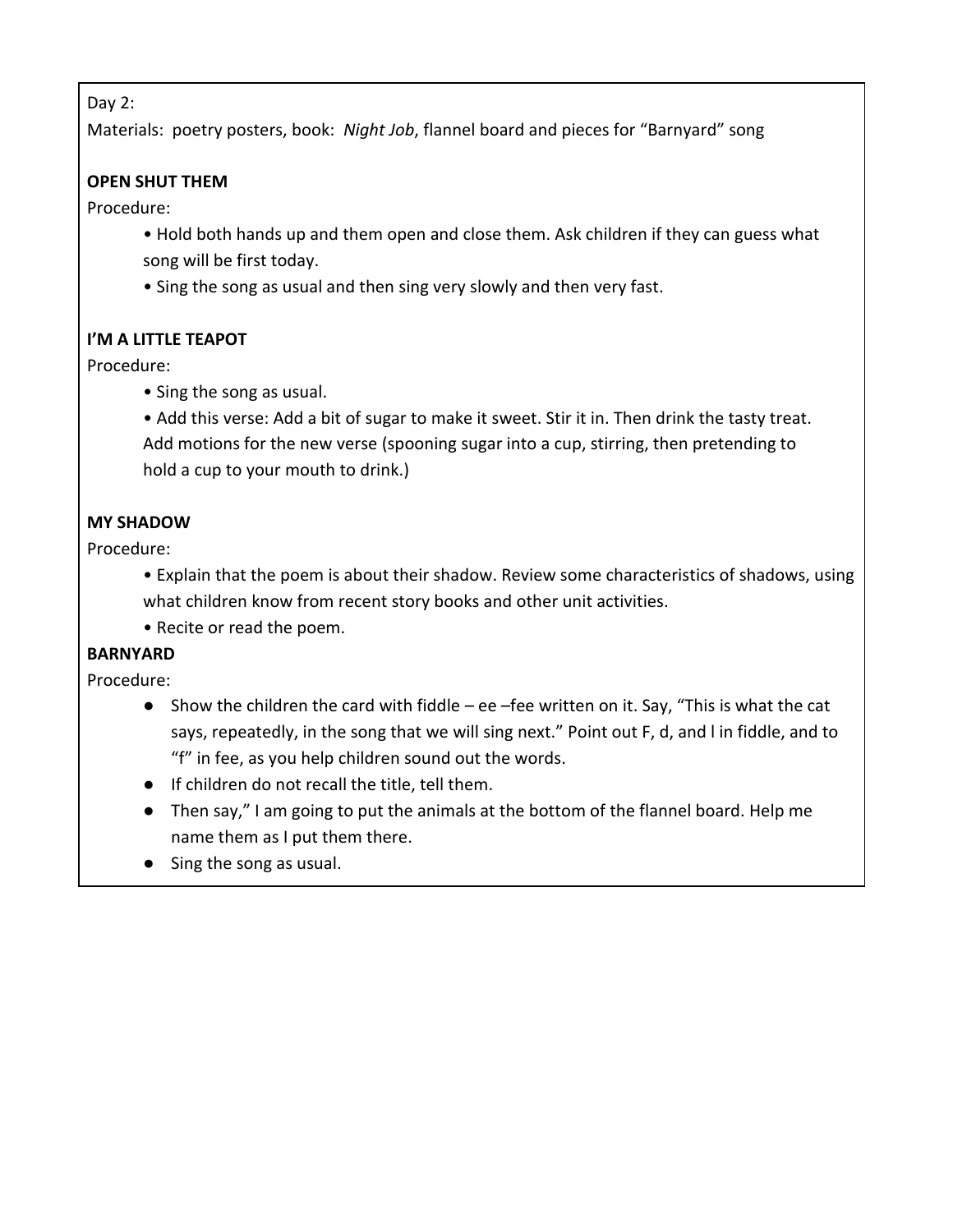Day 3:

Materials: poetry poster, sets upper- and lowercase letters, flannel board and pieces for Five Green and Speckled Frogs

## **FIVE GREEN AND SPECKLED FROGS**:

Procedure:

- Say, "The first song we are singing today is "Five Green and Speckled Frogs." We are not singing it the way we usually do, this time, we are going to make some changes."
- One of the five speckled frogs that usually jumps off the log is sick today. How many frogs will play today, if one frog is out sick? After establishing that only four frogs remain, put four frogs on the flannel board. Count the frogs with children as you place them.
- Then say, "There is one more change today. Two frogs from a nearby pool are coming to visit. How many frogs will that make altogether?" Give children time to think about it. Then put two more frogs on the flannel board and count by adding on. Do this by gesturing to the first four frogs, then pointing to each new frog as you say, five, six, as you say, "Okay, we have four frogs to start and then five ... six frogs... all together."
- Start the song with Six green and speckled frogs... When there are four frogs remaining, remove two frogs at once and have children fill in how many frogs are left. Then remove the last remaining two.

## **CLAP YOUR HANDS**

Procedure:

• Sing four or five verses using familiar and new ones ("flick finger" by running forefinger against inside of thumb and "wiggle nose").

## **LITTLE LETTER/BIG LETTER CHANT**

Procedure:

- Distribute uppercase letters that match the lowercase letters selected. Tell children they are going to do the uppercase and lowercase matching activity again.
- Do this chant: *I have the little [ name a letter], as you hold it up to show. Take a look to see. Someone has its partner. Who might that someone be?*
- Remind the first few children that they can say: *I have the big [letter name]* when they hold up their card.

# **LOOBY LOO**

- Tell children to stand for "Looby Loo"
- Sing song as usual and add a few new verses. Ask children for ideas of parts of the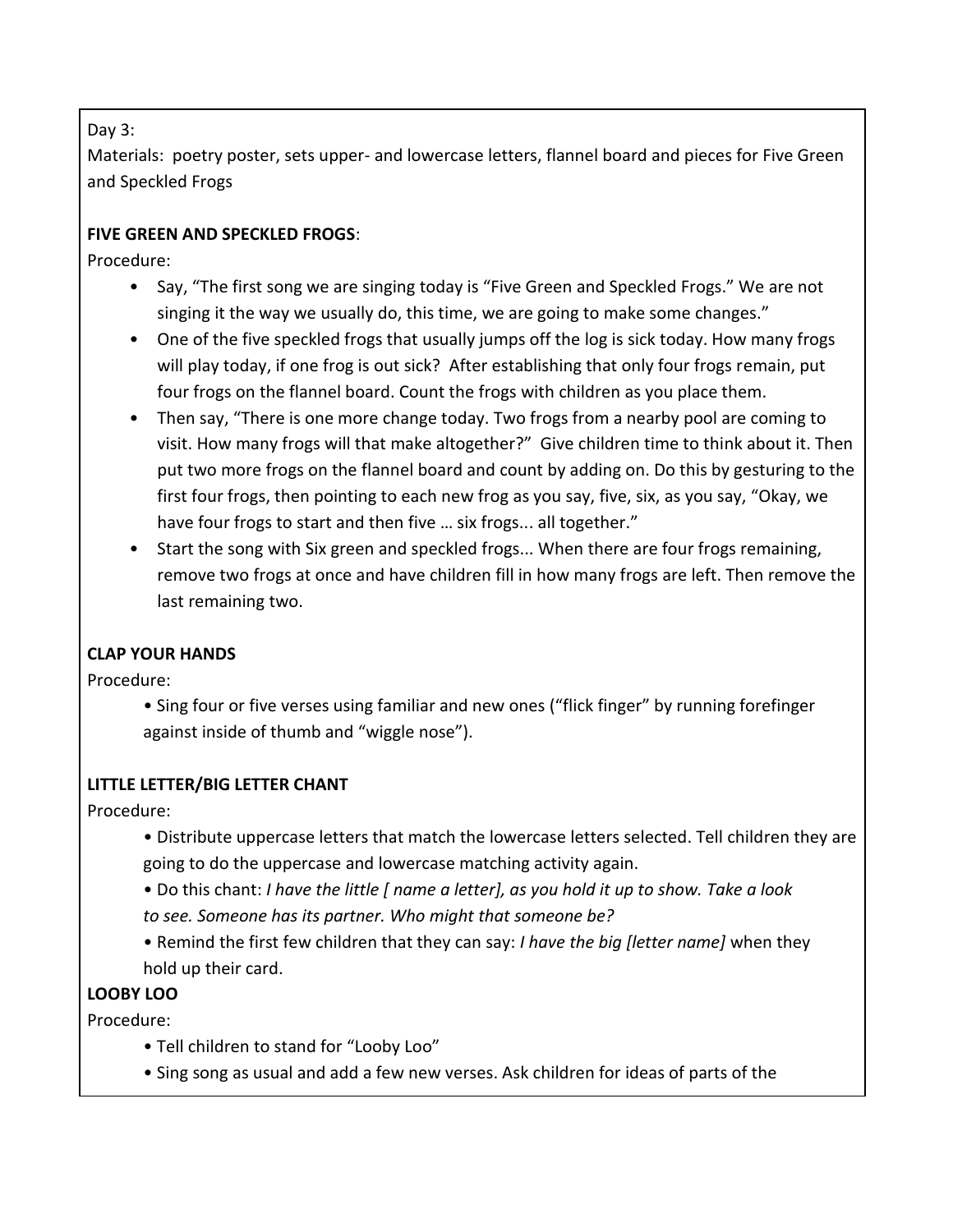body to move in some way.

Day 4:

Materials: poetry poster, felt board and pieces for "Down by the Bay", set of lowercase letters

### **DOWN BY THE BAY**

Procedure:

- Tell the children they are going to sing a song they haven't sung for a long time.
- Sing several familiar verses (snake baking a cake, frog walking a dog, mouse painting
- a house) and add some new verses (goat riding in a boat, sheep driving a jeep)

### **FIVE LITTLE FISHIES**

Procedure:

- Read the title with children. Point to and sound out F in Five, L in Little and F in Fishies.
- Recite the poem, model motions and repeat.

### **IF YOUR NAME HAS [name a letter] IN IT ANYWHERE, RAISE YOUR HAND**

Procedure:

- Select a set of lowercase letters that matches letters in children's names. At least one letter of each child's name should be used. For some children, more than one letter you hold up may apply.
- Tell children they are going to do a new activity with their names. This time show children the lowercase letters. Explain that they should raise their hand if the lowercase letter is anywhere in their name, except for the first letter. For example, Emily should not raise her hand when you hold up an e, but Terrence should.
- If children raise their hand when the lowercase letter shown is the first letter in their name, you could say, *Emily, you have an E in your name , but it's the uppercase letter, the big E not the little one, so you should not raise your hand..*
- For some children hold up their name cards and point to the letters in their name.

## **WINDSHIELD WIPER**

- Tell the children that next you are going to do a poem about something else that happens on a rainy day. Give children a hint that this poem is about something on a car that we turn on when it is raining. If children do not guess right away, put your hands and arms in the windshield wiper pose.
- Recite the poem naturally and model the motions for the children.
- Add a new verse: I'm a windshield wiper. I go fast...or slow. Back and forth, back and forth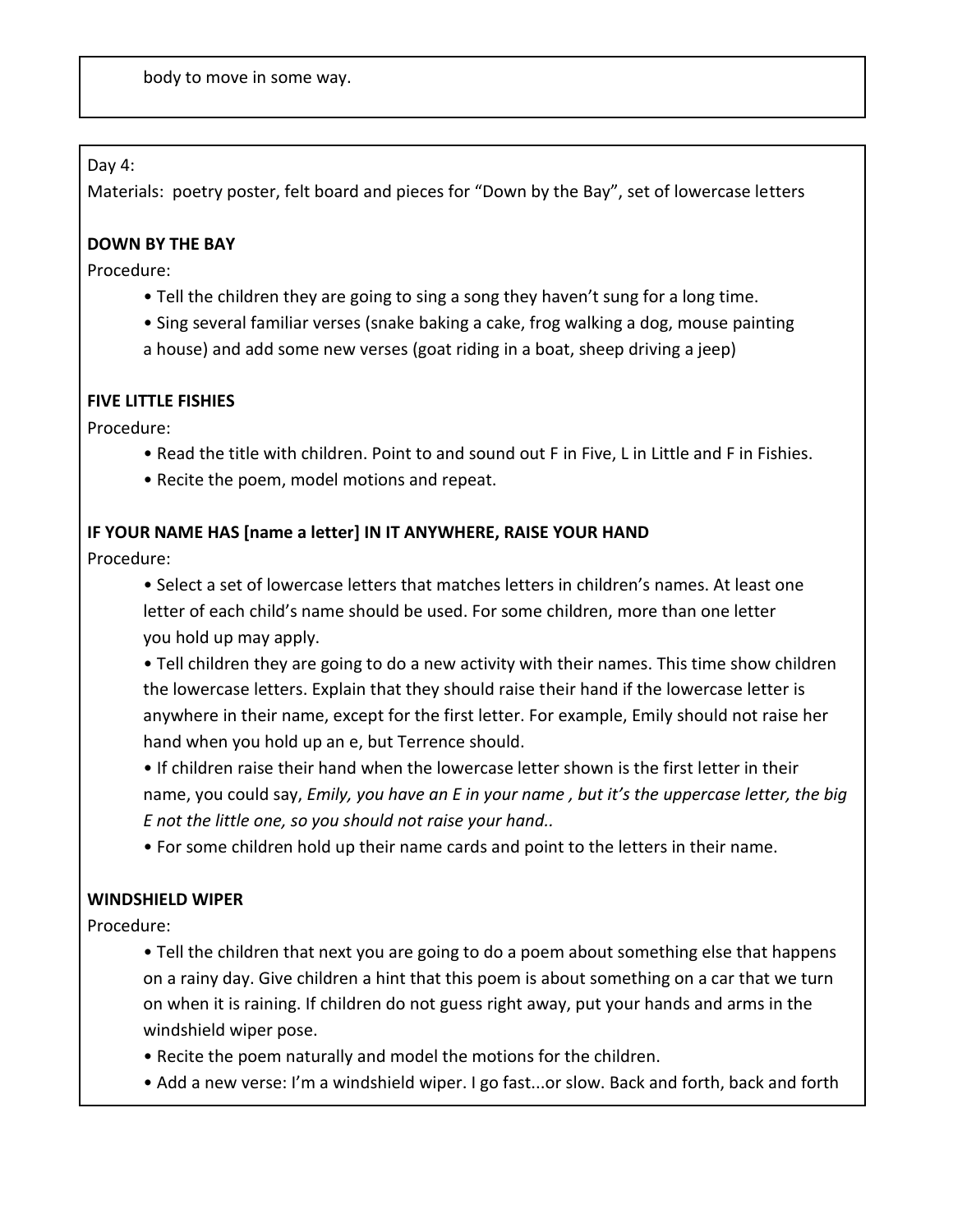in the rain and snow. After saying fast, move your arms back and forth quickly a couple of times. As you say or slow, move your arms slowly. Pick up the usual pace as you say the last two lines.

Day 5:

Materials: poetry posters, Book: *Puddle Pail*, picture card: diamond book: Raccoon On His Own, chart paper, markers, Picture Card: crawfish

### **FIVE LITTLE FISHIES**

Procedure:

- Read the title with children. Point to and sound out F in Five, L in Little, and F in Fishies.
- Recite the poem, model motions and repeat.

### **TWINKLE, TWINKLE, LITTLE STAR**

Procedure:

• Tell children that the next song is about objects you see in the night sky and that in the book, Ernst wished he could collect them.

• Say," S*ol saw a reflection of diamonds in the puddle*." Show the picture card for diamond and point out that the song compares stars to diamonds, twinkling in the sky. Then sing the song.

### **I'M A LITTLE TEAPOT**

Procedure:

- Stand up to sing the song as usual with the motions.
- Add a second verse: Add a bit of sugar to make it sweet. Stir it in. Then, drink the tasty treat. (spoon in sugar, stir, drink).

## **INTERESTING SOUNDING WORDS (And Raccoon on His Own)**

Procedure:

•. We are going to talk about some interesting- sounding words from a book we know."

• Show children the book *Raccoon on His Own* and say, the interesting – sounding words we are going to talk about are from this book.

• Read the first two lines of page two. Then you might say, Sleepy and slowly are interesting because they both start with the same two sounds: /s/ and /l/. Sleepy, slowly. Say the words slowly, drawing out the /s/ and /l/. Then say each word and ask children to say it after you.

• Tell children you are going to write the two words on the chart paper. Sound out /s/and /l/ carefully in each word, before writing the letter that spells each of these sounds, asking children what letters to use to write them,